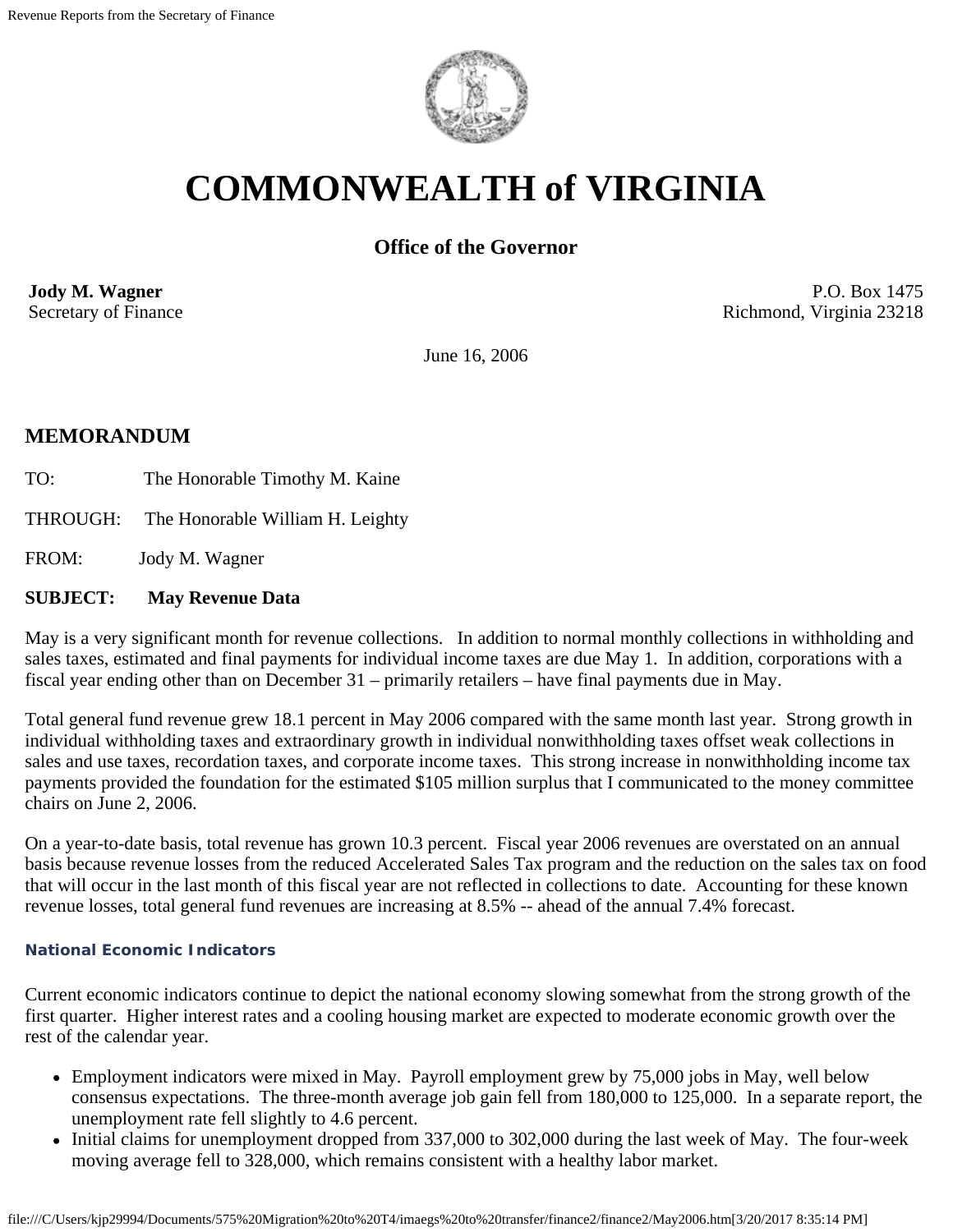- The Conference Board index of leading indicators fell 0.1 percent in April, slightly below expectations. The sixmonth annualized growth rate fell to 2.9 percent from March's 4.7 percent, and is consistent with strong first quarter growth moderating to slower growth in the second quarter.
- Despite a slight acceleration in April, inflation appears to be controlled. The Consumer Price Index jumped 0.6 percent in April, following a 0.4 percent increase in March. Rising energy prices were responsible for most of the increase, although core inflation rose 0.3 percent for the month, bringing the annual rate of core inflation to 2.3 percent.
- The manufacturing sector remains healthy, although growth slowed in May. The Institute of Supply Management index fell from 57.3 to 54.4 in May.
- The Conference Board's index of consumer confidence dropped 6.6 points to 103.2 in May; however, the index remains in the relatively high range seen prior to Hurricane Katrina. High energy prices, rising interest rates, and the slowing housing market are all drags on consumer confidence.

## **Virginia Economy**

In Virginia, payroll employment grew 1.9 percent in April. Growth in Northern Virginia remained well above the rest of the state, with a 3.3 percent gain. Jobs in the western MSAs grew by 2.1 percent, followed by Hampton Roads with 1.6 percent, and Richmond-Petersburg with 1.4 percent growth. The unemployment rate decreased from 3.2 percent to 3.1 percent in April.

The Virginia Leading Index rose 0.3 percent in April, its third consecutive monthly gain. An increase in auto registrations and a drop in initial claims for unemployment made positive contributions to the index, offsetting a decline in building permits. As was the case last month, ten of the eleven metro areas in Virginia saw an increase in their index, with the leading index for Hampton Roads falling for the month.

## **May Revenue Collections**

Total general fund revenue grew 18.1 percent in May. Strong growth in individual withholding taxes and extraordinary growth in individual nonwithholding taxes offset weak collections in sales and use taxes, recordation taxes, and corporate income taxes. On a year-to-date basis, total revenue has grown 10.3 percent. Fiscal year 2006 revenues are overstated on an annual basis because revenue losses from the reduced Accelerated Sales Tax program and the reduction on the sales tax on food that will occur in the last month of this fiscal year are not reflected in collections to date. Accounting for these known revenue losses, total general fund revenues are increasing at 8.5% -- ahead of the annual 7.4% forecast.

**Individual Income Tax Withholding (54% of general fund revenues):** Boosted by an extra deposit day, collections of payroll withholding taxes grew 11.7 percent in May. Year-to-date withholding growth is 6.9 percent – ahead of the projected annual growth rate of 6.2 percent.

**Individual Income Tax Nonwithholding (17% of general fund revenues):** May is a significant month for nonwithholding receipts because final payments for tax year 2005 and the first estimated payment for tax year 2006 are both due May 1.

May collections were \$542.1 million compared with \$326.0 million in May of last year, a 66.3 percent increase. With the due date of May 1, many of the payments are received in April, so it is important to look at the two months together to assess growth in this source. Together, nonwithholding collections in April and May were 26.8 percent ahead of the same period last year. The growth is extraordinary considering that collections in April and May of 2005 grew 38 percent from the previous year. The last estimated payment to be received for this fiscal year is due June 15.

**Individual Income Tax Refunds:** This month, TAX issued \$146.4 million in refunds compared with \$108.5 million in May of last year. Fiscal year-to-date, refunds are 2.3 percent above the same period last year. For the filing season beginning January 1, TAX issued about 2.3 million refunds, similar to the number issued in the same period last year.

**Sales Tax (19% of general fund revenues):** Collections of sales and use taxes, reflecting April sales, fell 1.8 percent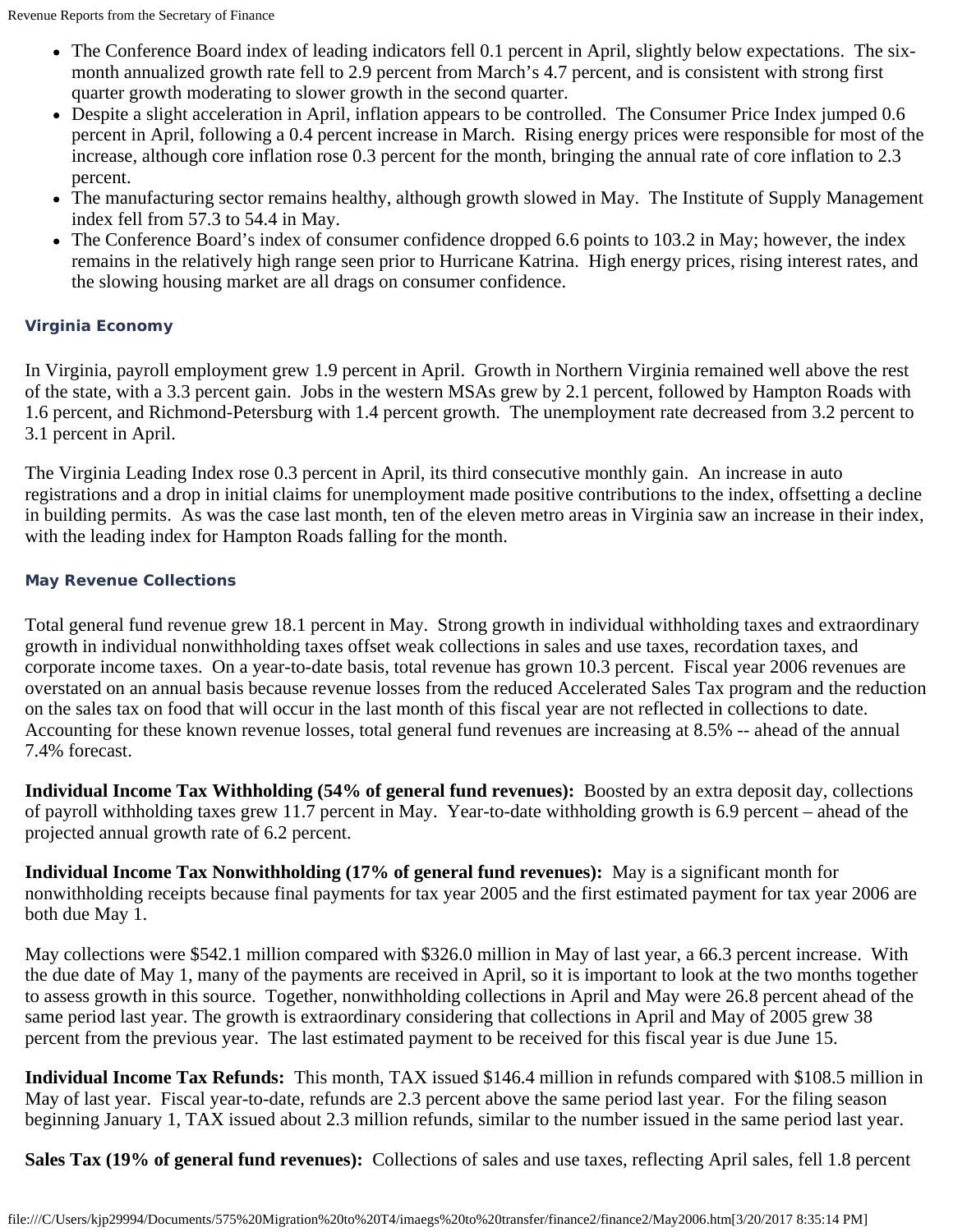Revenue Reports from the Secretary of Finance

in May. Adjusting for the effects of tax relief on food, growth was 4.4 percent for the month.

Year-to-date growth is 2.7 percent through May, ahead of the estimate of a 3.9 percent decline. However, the reduced Accelerated Sales Tax program will decrease collections by \$200.1 million in June and year-to-date growth is expected to drop to the 3.9 percent forecast decline.

**Corporate Income Tax (6% of general fund revenues):** May is typically not a significant month in corporate income tax collections, with final or extension payments due mainly from retailers, who typically have a January 31st close to their fiscal year. Such payments vary significantly from year to year. Collections this month totaled \$11.4 million, compared to \$34.9 million received last year. Through May, corporate income tax collections are up 46.7 percent for the year, ahead of the forecast of 38.1 percent growth.

#### **Other Revenue Sources**

The following list provides data on May collections for other revenue sources:

|                                                | <b>Year-to-Date</b> | <b>Required to</b><br><b>Meet Estimate</b> |
|------------------------------------------------|---------------------|--------------------------------------------|
| Insurance Premiums Taxes (3% GF revenues)      | $0.2\%$             | 5.1%                                       |
| ABC Taxes (1.0% GF revenues)                   | 6.2%                | $-0.5\%$                                   |
| Public Service Corporations (0.6% GF revenues) | $-0.5%$             | 2.6%                                       |
| Interest Income $(0.7\%$ GF revenues)*         | 25.9%               | 20.9%                                      |

*\*Approximately 60% of the interest for the current quarter is due to nongeneral funds and will be transferred in June.*

**All Other Revenue:** Receipts in All Other Revenue fell 5.8 percent in May -- \$88.4 million compared with \$93.8 million in May of last year. Growth in the largest component of all other revenue -- wills, suits, deeds, and contract fees -- drove growth in this source over the last few years. Collections in wills, suits, deeds, and contract fees (mostly recordation tax receipts) fell 5.8 percent in May, the fourth consecutive month of flat or negative growth. Year-to-date growth in this source stands at 21.2 percent, very close to the estimate of 21.3 percent growth. For the fiscal year, collections of All Other Revenue are 5.3 percent above fiscal year 2005, ahead of the annual estimate of 4.0 percent growth.

**Lottery Revenues:** Lottery net profits decreased 16.0 percent for the month. For the month, all games experienced a decline in sales. The North Carolina Lottery sales impacted Virginia Lottery sales more than expected this month as North Carolina introduced PowerBall to its product mix in May. Year-to-date net income growth rate of 8.4 percent is well ahead of the projected 2.4 percent annual rate.

**Transportation Revenues - Motor Fuels Taxes:** Motor fuels tax collections increased by 2.7 percent in May and 2.1 percent in fiscal year 2006. The combination of refinery maintenance and the transition to ethanol-based reformulated gasoline drove gas prices considerably higher over the past few weeks which may have reduced consumption. This could adversely affect revenue collections over the next few months. As these supply pressures dissipate, gas prices are expected to soften. The potential for midsummer price spikes exists if demand increases or supply is threatened.

**Transportation Revenues – Motor Vehicle Sales Tax:** Motor vehicle sales tax collections increased 10.4 percent in May, after falling by 18.8 percent in April. Year-to-date collections are up 2.4 percent in fiscal year 2006. Sales of new vehicles increased 3.9 percent and used vehicles increased 1.3 percent in May.

#### **Summary**

Total general fund revenue grew 18.1 percent in May. Strong growth in individual withholding taxes and extraordinary growth in individual nonwithholding taxes offset weak collections in sales and use taxes, recordation taxes, and corporate income taxes. This strong increase in nonwithholding income tax payments provided the foundation for the